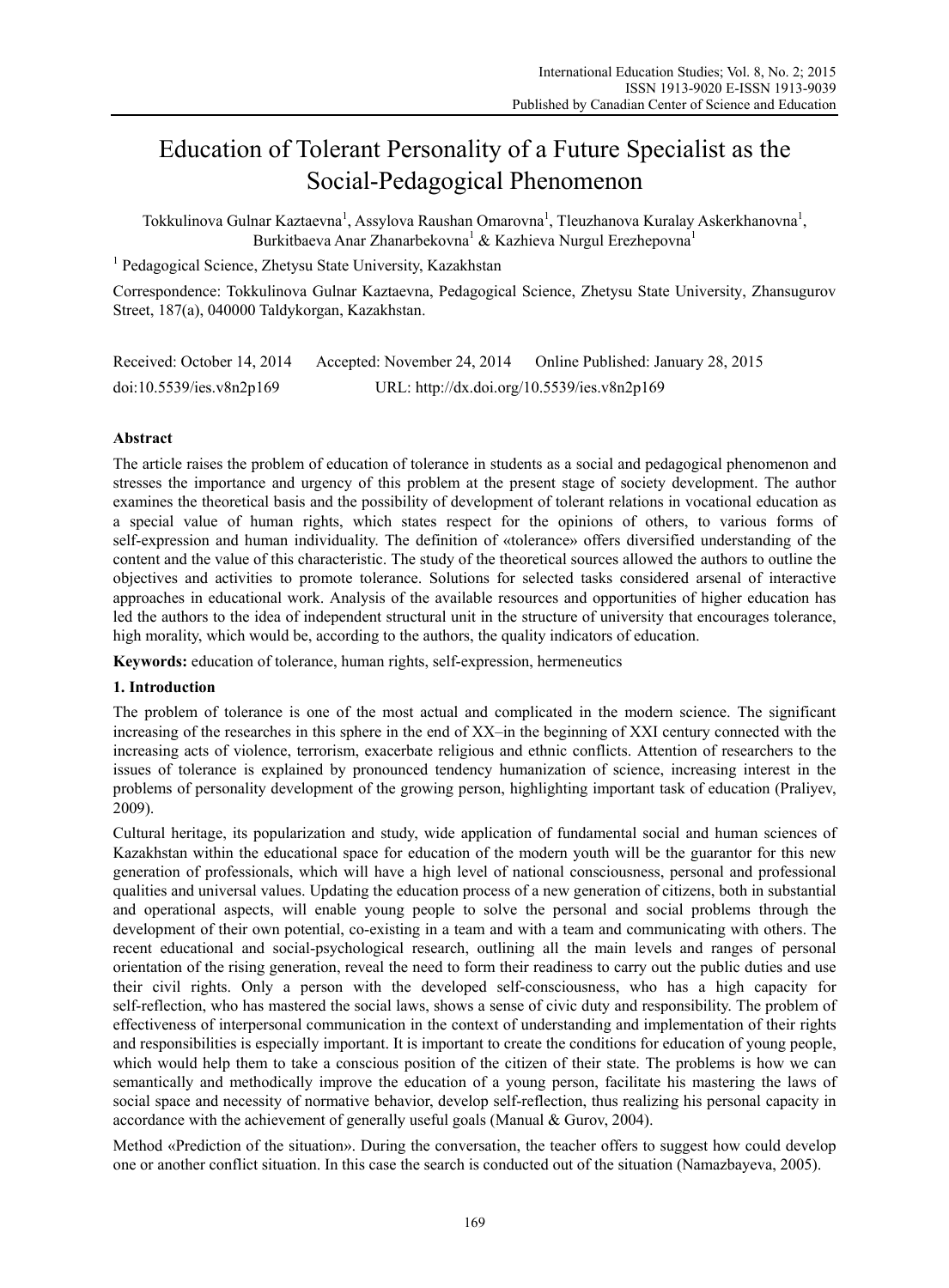Method «Improvisation on a free theme». Students choose the theme in which they are strongest and which gives them a certain interest is transferred to the new conditions of the event, in its own way interpret the meaning of what is happening (Bergh et al., 2010).

## **2. The Main Part**

Concept of tolerance is being studied by many sciences: philosophy, ethics, political science, education and psychology. The word tolerance has almost the same meaning in different languages: in English–willingness to be tolerant, in French-treatment, when person thinks and acts differently than you do, in Chinese-being in relation to other gorgeous, Arabian-mercy, patience, compassion, Russian-ability to accept the other as he or she is. In its broad sense of the word, tolerance means, tolerance for others' opinions and actions, the ability to treat them without irritation. In this sense, tolerance is a rare trait. Tolerant person respects the beliefs of others, not trying to prove his exclusive right. Wave of terrorism has swept around the world, the terrorist attacks in all Russian and Kazakhstan's cities, the growth of organized crime, the decision for personal, commercial, political and other disputes involving weapons, corruption and bureaucratic arbitrariness undoubtedly hinder uphold the principles of tolerance. Nevertheless, the formation of a tolerant society in the expansion at this point of time gaining its turn. Everybody has already become obvious urgency of the problems of tolerance, so their solution is given to close attention. Special attention is paid to the development of tolerance at schools. So, as a child still needs to be explained about the importance of tolerance in our world. School is focusing on the formation of children tolerance: held events, celebrations, which are aimed at upbringing all children and adolescents, class hours devoted to the issues of tolerance (Gitlin et al., 2013).

The first, who raised the issue of tolerance in the context of international relations, was academician, director of the Institute of Ethnography and Anthropology Tishkov, talking about the necessity of «inter-ethnic tolerance». Tolerance, by his definition - is personal and social characteristics, which involves the realization that peace and social environment - and therefore multidimensional views on the world are different and should not be reduced to uniformity, or in one's favor. He determined that tolerance is expressed on a psychological level (internal installation and relationship between the individual and collective) and political level (the action or materialized form) (Girard & Johnson, 2010).

Tolerance is respect, acceptance and appreciation of the rich diversity of our forms of expression and ways of being human. It is fostered by knowledge, openness, communication and freedom of thought, conscience and belief. Tolerance - harmony in diversity. This personality trait is part of a humanistic orientation and identity is determined by its value attitude towards others. It is set up for a certain type of relationship, which is manifested in the actions of human personality. By tolerance, we mean realized conscious personal commitment to action to achieve humanistic relations between individuals and groups having different world, different values, and patterns of behavior (Grawemeyer et al., 2012).

Tolerance is not passive, it active. It is not concession, condescension or indulgence. Tolerance - is primarily an active attitude prompted by recognition of the universal human rights and fundamental freedoms under any circumstances of human. Tolerance should be exercised by individuals, groups, states (Girard and Johnson, 2008). In my opinion a tolerant person is a person who knows himself and to understand other people. When we talk about the tolerant person, we mean the rejection of his own views, values and ideals. Tolerance should not be reduced to indifference, conformity, denial of self-interest, and suggests on the one hand, the stability as a person's ability to realize their personal position, and the other - flexibility as the ability to respect the positions and values of others (Johnson et al., 2001).

Today, the task of tolerance education should permeate all activities of social institutions and especially those who have a direct impact on the formation of the child's personality.

Tolerance category can be viewed from different perspectives: as ethical-philosophical concept as the principle of relations between followers of different ideological concepts, convictions and beliefs, as a method of social and political decision-making actions and so on. Distinguish different forms of tolerance–personal, social, manifested in morals, customs, mentality, mind state, reflected in law, political practice (Girard & Johnson, 2010).

You cannot be tolerated in the case of distorted scientific data or information proven experimentally. If you cannot clearly estimate what is better that optimally, where the truth is, it is advisable to treat respectfully and peacefully dissent, remaining at their beliefs. Tolerance is the desire to establish and maintain positive interactions with people who differ from us by some characteristics or do not adhere to generally accepted opinions. Tolerance is shown by the active moral position and tendency to dialogue and understanding with representatives of different cultural, national, ethnic, religious, or social environment; by the ability to establish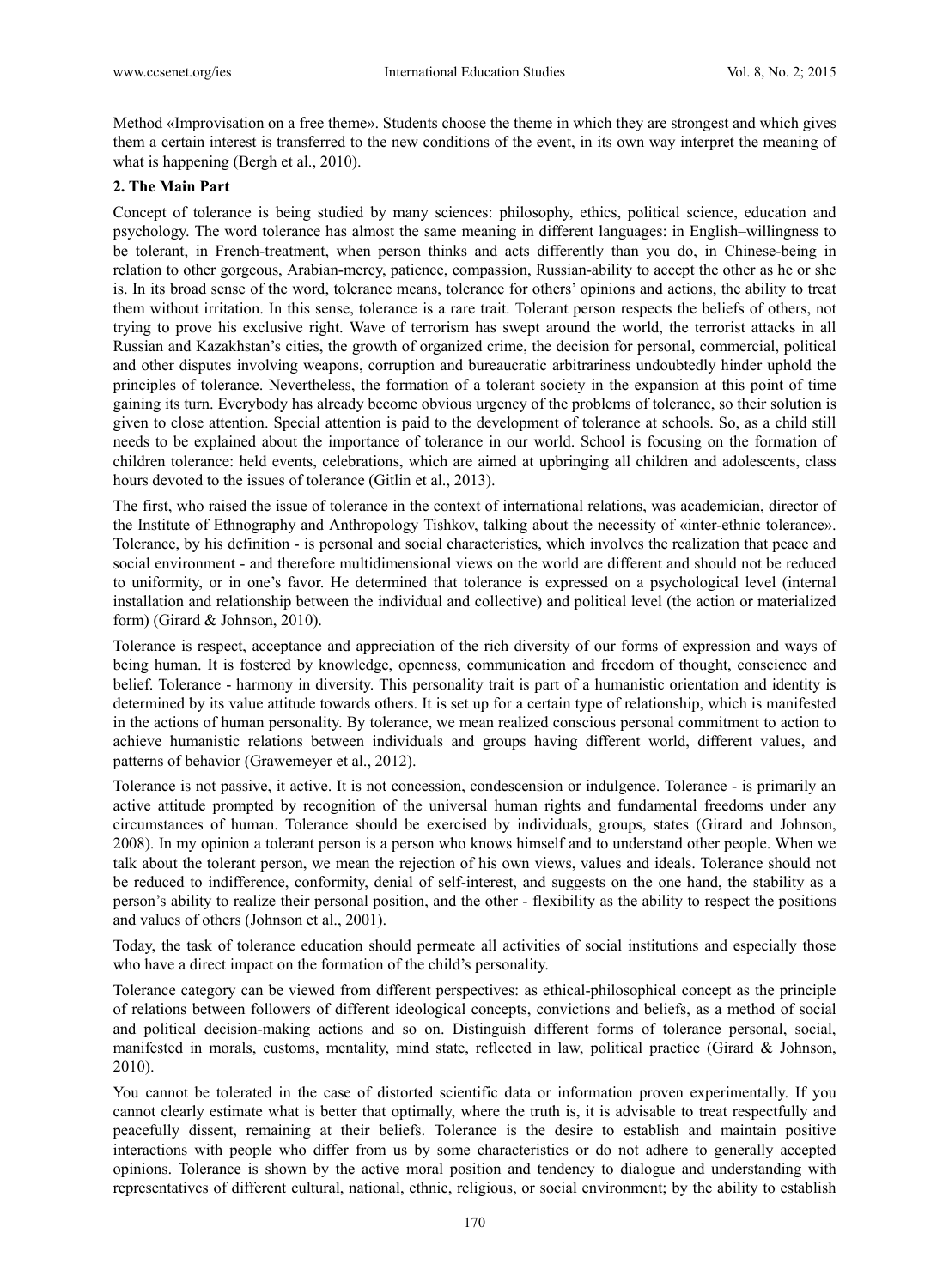the relationship that does not cause harm to other individuals at implementation of one's own freedom; by understanding and acceptance of diversity of other people's personality as the «self-sufficient and self-worth» persons (King et al., 2002).

According to results of the current research, it was found out that interpersonal tolerance as a holistic social-psychological phenomenon in its specific displays has significant positive links with the statuses of students, acting as the significant others in-group interactions. The higher the intensity of positive components of interpersonal tolerance, the higher the status of a student in the group as a significant other (Hagood et al., 2002).

| Identity         | Zero level                                                                                                                                                                                                                                                                                              | First level                                                                                                                                                                         | Second level                                                                                                                                                                                                 |
|------------------|---------------------------------------------------------------------------------------------------------------------------------------------------------------------------------------------------------------------------------------------------------------------------------------------------------|-------------------------------------------------------------------------------------------------------------------------------------------------------------------------------------|--------------------------------------------------------------------------------------------------------------------------------------------------------------------------------------------------------------|
| Theintellectual  | their<br>aspiration<br>to<br>receiving;                                                                                                                                                                                                                                                                 | essence of tolerance and tolerance is sketchy, isn't<br>systematized;                                                                                                               | absence of knowledge of knowledge of essence of knowledge of essence of<br>tolerance is<br>systematized,<br>work on their replenishment<br>is carried out;                                                   |
| Themotivational  | absence of aspiration to<br>manifestation of tolerance<br>in communication;                                                                                                                                                                                                                             | manifestation of tolerant<br>qualities in communication<br>has incidental character;                                                                                                | communication is based in<br>compliance<br>with<br>the<br>principles of tolerance;                                                                                                                           |
| Thestrong-willed | there is no aspiration to<br>implementation<br>of<br>self-checking behind the<br>behavior in pedagogical<br>situations;<br>doesn't show and doesn't<br>seek for manifestation of<br>respect of foreign opinion;<br>aspiration<br>to<br>implementation<br>of<br>self-checking behind<br>the<br>behavior; | manifestation of empathy in<br>communication.<br>implementation<br>of<br>self-checking<br>behind<br>emotions is<br>carried out<br>depending on a situation<br>and its participants; | the emotional and steady<br>attitude<br>towards<br>all<br>participants of educational<br>continuous<br>process,<br>self-checking<br>behind<br>the<br>emotions; manifestation of<br>empathy in communication; |

Among the main criteria and indicators of psychological tolerance are:

1) Social activity-readiness to work together in various social and ethnic situations in order to achieve the assigned goals and build the constructive relationships in society;

2) Behavior divergence-the ability to solve unconventionally the common problems and challenges;

3) Mobility-the ability to change quickly the strategy and tactics;

4) Empathy-a way of understanding the other person, based not on comprehension of the problems of another person, but on the effort to respond emotionally to the problem of this person;

5) Personal stability-the formation of social-moral motives of the individual in the process of interaction with people from different ethnic and social groups.

Tolerance is understood as respectful and proper comprehension of rich diversity of our world's cultures, forms and ways of expression of human personality. It is fostered by knowledge, openness, communication and freedom of thoughts, conscience and beliefs. The process of tolerance education presupposes the ability of one or both parties to compromise and still maintain the respect for each other, which, of course, does not mean indifference, permissive attitude to the inhuman, illegal actions in the behavior and deeds of any participant of the dialogue, regardless of ethnicity. One of the major social institutions that promote formation of a tolerant person in the modern society is education. Tolerance as a personal trait is not inherent in a man originally and it may never be shown, if it is not trained and formed specially. The social-pedagogical goal of tolerance education is aimed at development of recognition of the view point, diversity of cultural differences within the framework of universal human rights and freedoms and thus it ensures the development of independent thinking, critical interpretation and making opinions based on moral values (Eagleton, 2004).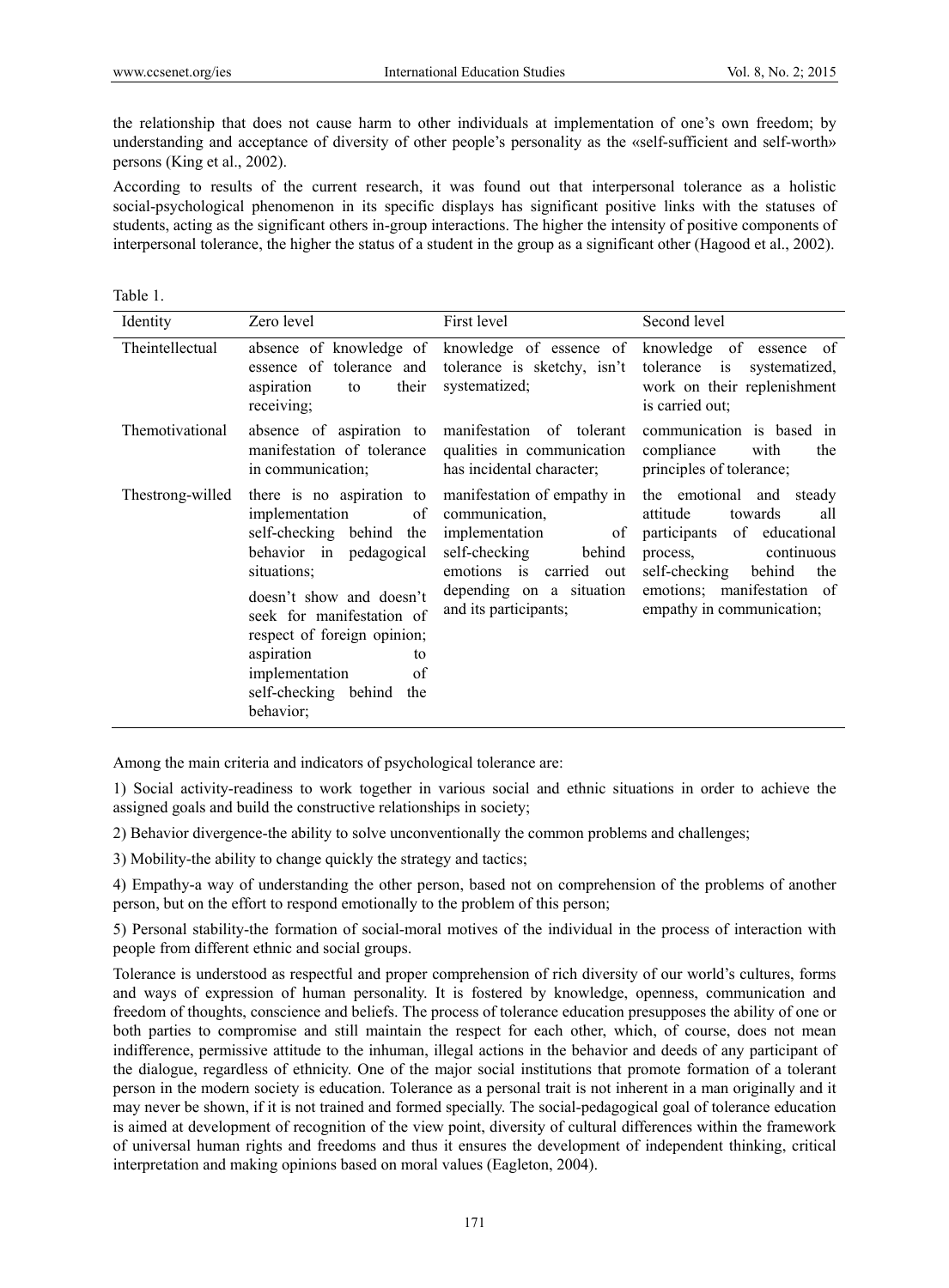Education of tolerant personality of a future specialist is one of the priorities in the social-pedagogical work. Updating the content of educational process should be based on the qualitatively new idea of the status of tolerant education, which takes into account national-regional features of local traditions, activates stimulation of educational methods diversity, improves the effectiveness of university mechanisms and establishes and maintains the balance between the state, family and social education. Education as a process of interaction, but not an impact is associated with tolerance (patience and indulgence). This is training such behaviors and responses that do not harm other person and take into account characteristics and attitudes of this person. The process of education is based on the idea of voluntarily and consciously chosen attitude to the behavior and actions of others, i.e., tolerance. Teaching assumes acquaintance with the variety and originality of ethnic cultures of those, who live nearby. Education of tolerance is the development of tolerant behavior skills and, first of all, the development of ability of young people to see the conflict, identify the reasons for it and ways of solution. Youth education should be directed to formation of a humane person with inherent combination of personality expressions and tolerant orientation, characterized by comprehension of the civic duty, diligence, responsibility, professional and human culture and culture of interaction with other people (Kuzminskyy, 2013).

The following activities can facilitate the solution of these tasks:

1) Combination of universal, national, cultural and ethno-specific values, covering the main aspects of social and cultural life and self-determination in the education system, what forms the basis for tolerance education;

2) Education of a Kazakhstan citizen through the study of history, traditions, culture, life and work of outstanding individuals;

3) Combination of socially significant and individually acceptable component of the content, methods and forms of educational activity, its openness, diversity of the forms and methods of training and self-study, which increases the social and cultural competence of student personality (Zyazyun, 2005).

Modern social-pedagogical science and practice pay a lot of attention to the interactive methods of work. They are the specific type of learning activity, aimed not so much at reinforcement and replication of existing ideas, beliefs, prejudices, skills and abilities, but on learning and getting new information. There is a large arsenal of interactive approaches in the educational work, which help to awaken the interest to the new through «immersion» into the situation, emotional empathy with what is going on. Relative to the students the teacher acts as a kind of «bandmaster» in this complicated process, directing and organizing the training activities aimed at expansion of students' knowledge about the principles of tolerance, the necessity to be ready for active creative activity in the modern, multicultural and multinational environment. In this regard, there is a need for relevant educational supplies, which will help us to systematize the knowledge of tolerance in its broad concept on the basis of scientific evidences. All the above mentioned lead to the idea of creating the independent educational department in the structure of high schools with the following functions (Kurlyand et al., 2005):

The Scientific-methodological Function is aimed at:

1) Complex regulatory-technological support to the educational process by means of the purposeful work on creation of the regulatory base as well as the bank of educational technologies, their systematization and implementation at institutions of higher education;

2) Scientific development of the programs for sociological and psychological diagnostics, which allow qualified monitoring of the personal state of students and social-cultural environment of their interaction;

3) Development of performance criteria for the educational work of the university as a variety of educational standards aimed at real assessment of educational work in a particular institution and comparative analysis of its performance in the Republic (Benavent, 2003).

Educational Function: Development of educational and planning documentation for educational aspects of psychological and educational training and retraining of teachers of higher education and direct participation in organization and performance of these trainings.

Information Function: Promotion of conceptual ideas, trends and technologies of educational work with students through conferences, seminars, round tables as well as reviewing and preparation of publications about high school education.

The problem of tolerance education should unite different people, first of all, the specialists in different areas and levels-psychologists, teachers, educators, managers, leaders and ordinary employees as well as representatives of different age groups (children and adolescents, adults and youth). Analysis of the tolerance phenomenon allows the conclusion about its increasing role as a factor of harmonious development of society and requires further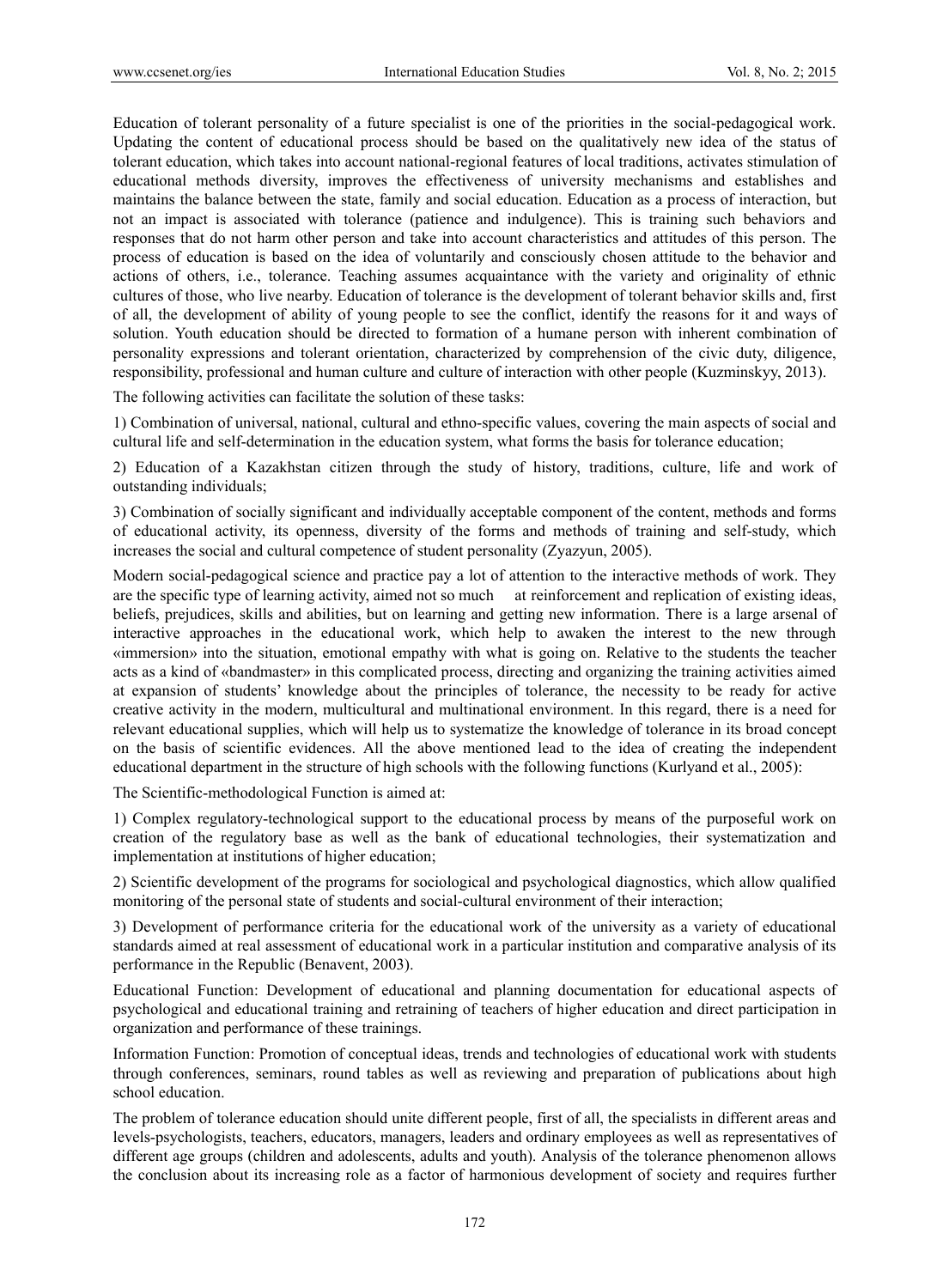research for identification of the most effective mechanisms for its formation (Garcia-Nieto, 2004).

Content of socio-educational activities in terms of secondary school.

School and the family, the social environment of the child, as a rule, do not engage in the alignment of individual strategies of interaction with the person and with the world. Family forms the external socially–acceptable forms of child behavior and the school are principally engaged in intellectual development. Important constituent of the aesthetic moral education - the development of tolerance among students (Santana, 2003).

Within the formation and development of tolerance is necessary to create appropriate scientific school «educational atmosphere», which implies respect for otherness of another, respect for minority by the majority, the rights of each individual, the responsibility of the person in front of others. And in light of the formation and development of national tolerance is necessary to expand the social circle of students to learn about other cultures, traditions to communicate with representatives of other cultures...constructive, cooperative dialogue within the student-centered approach to social and psychological adaptation requires experimental and innovative total activity of pupils, teachers and parents. Upbringing any moral quality (including tolerance) largely depends on the individual pupil: existing morals behavior, ethical guidelines, and the development of intellectual and emotionally volitional, the level of development of mental processes, character traits, personal experience of relationships, the presence of natural development and spiritual abilities, etc. The formation of tolerance should be considered as gender and, above all, differences in personality traits social behavior. Fostering tolerance is largely due to the influence of the social environment. The less tolerant environment for the child, the more difficult the process of its formation. It is therefore necessary to examine the social environment and move into it the ideas of tolerance, picking up for this by appropriate forms, methods, practice (Benavent, 2003).

Development of tolerance requires the construction of the educational process at two interrelated levels: informational (available knowledge about tolerance, its manifestations, about the multidimensionality of human existence, the formation install on tolerance) and behavioral (ability to use skills of tolerant interaction), make up the whole. The main criterion of formation of tolerance should be the ability to constructively interact with tolerant people and groups with some differences.

Dialogization of educational area and reliance on cooperation as the leading type of interaction are required to comply with the principle of tolerance. Cooperation through dialogue should be priorities in the structure of interaction: student-student, student-teacher, and student-teacher–environ student-teacher culture.

Forming tolerant attitudes and behaviors, it's necessary to create conditions for pupil's reflection occurred to them changes and analyzing emerging relationships in the team, family and society.

### **3. Conclusion**

Upbringing of tolerant person is currently one of the most important social problems. Difficulty understanding that naturally occur in people due to racial, ethnic, age, gender and other differences in the situation of permanent intensive interaction, lead to increased psychological stress, cultural intolerance, aggression ethnic, religious extremism, which cannot be overcome without the decisive contribution by the psychological science. We need to educate tolerance from an early age. Their tolerant personality will help to determine their future orientation, their choice of peaceful coexistence and mutual understanding, but not the conflicts, as a priority. Culture of dialogue, tolerance and high level of morality determine the manners of any person and for the modern institution it should be one of the qualitative characteristics of education development.

Findings: Analysis of psychological and pedagogical literature suggests that the concept of tolerance, although the majority of sources identified with the concept of patience, has a brighter active orientation. Tolerance – is not passive, unnatural conquest of views, opinions and actions of others, not submissive patience, and active moral position and psychological readiness for the sake of mutual tolerance. Considering the phenomenon of tolerance through dialogue, we conclude that tolerance, being the basis of communication, however, is not reducible to it. Communication aimed at achieving maximal generality community playing in turn aim of tolerance, which is designed by its internal mechanisms to turn the "other" as an object in a full-fledged partner in dialogue - in the subject. On the other hand, having a dual nature, being and unity of opposites, tolerance plays a dual role in the structure of communication: it is characterized by the emotional component of the process of communication within and objectively reflects the relationship of subjects through the complex behavioral responses based on the rational comprehension of relations subjects.

Considering the humanistic foundation of education, we conclude that the system of human relations of teacher with children divided into three inseparable parts: understanding, recognition and acceptance of the child. The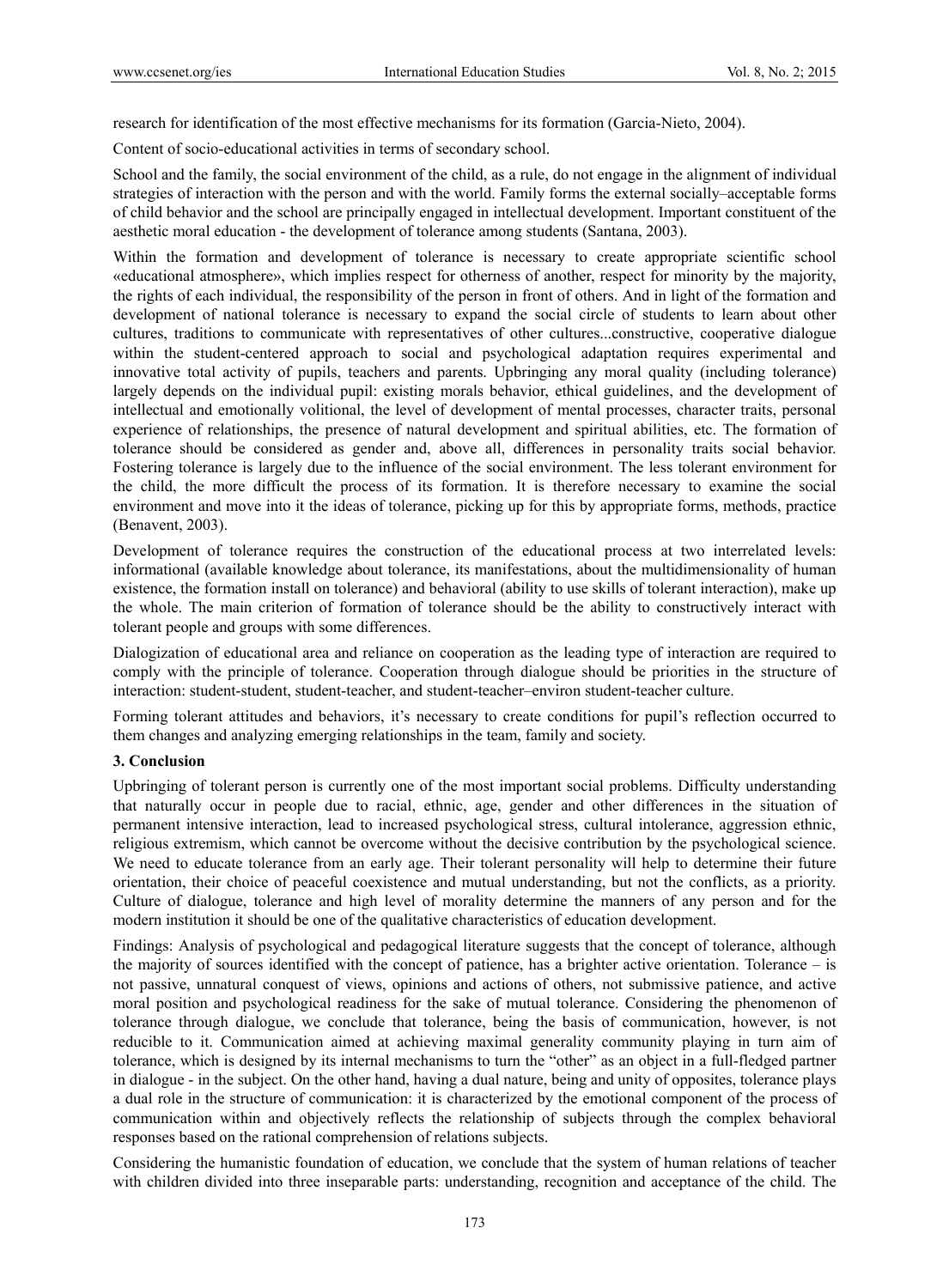teacher should never forget that the concept of tolerance for it is identified primarily as an active moral position and psychological readiness for tolerance in the name of mutual understanding between the teacher and his students.

Also in this work, there were scrutinized the basic criteria and indicators of tolerance: the stability of personality, empathy, divergent thinking, mobility behavior, social activity, and tolerance functions: providing global, regulatory, psychological, educational, communicative, creative, culture retained.

The help to the teacher in the process of promoting a culture of tolerance has pedagogical hermeneutics - the science that studies the problem of understanding, interpretation and detection of deep meanings in educational activities in general, and in educational practice, particularly.

The role of hermeneutics is to make for educational activities, educational orientation, keeping in mind primarily such an important moment, as goal setting. Key questions: What is the purpose? For what? - Constant attention of hermeneutics. Without indicating the goals of education, it is impossible to look for means to achieve these goals. Broadly, hermeneutics today understands as art understanding and interpretation of the spiritual manifestations of human activity, which is one of the most important moments in the upbringing of tolerant person. Pedagogical method of hermeneutics helps to accept and understand each child, develops pedagogical intuition , tolerance to overcome a situation of «misunderstanding» , the teacher brings to solving urgent problems of humanization of children's lives. Understanding always starts with the identification of misunderstanding, followed by surgery to overcome it by resorting to the teacher's own intellectual, emotional, cultural and teaching experience, followed by reflection as a movement in the senses. Identification, recognition of their professional misunderstanding–a very difficult pedagogical problem.

In conclusion, we can say that in a multicultural environment should become a schoolteacher and a spokesman for the carrier universal cultural values. The training period should provide future teacher the opportunity to not only acquire deep domain at a level that corresponds to the task of modernization of education, but also to build a sense of value-orientation.

#### **References**

- Benavent, J. A. (2003). Reflexionessobre el futuro de la orientaciónpsicopedagógicainmersaenunaencrucijada sociocultural. *Revista Españolade Orientación y Psicopedagogía, 14*(1), 41-59. http://dx.doi.org/10.5944/reop.vol14.1.2003.11604
- Bergh, L., Ros, A., & Beijaard, D. (2010). *Feedback during active learning& elementary school teachers' beliefs and perceived problems* (p. 257).
- Cerri, S. A., Clancey, W. J., Papadourakis, G., & Panourgia, K. (Eds.). *Intelligent Tutoring Systems: 11th International Conference, ITS 2012, Chania, Crete, Greece, June 14-18, 2012. Proceedings* (pp. 262-267). Springer-Verlag, Berlin.
- Eagleton, T. (2004). "Marxist Criticism." In D. Walder (Ed.), *Literature in the Modern World: Critical Essays and Documents* (pp. 243-251). Oxford: Oxford University Press.
- García-Nieto, N. (2004). *Nuevascompetenciasdocentes: el rolorientadoren el actual profesorado*. Conferencia inaugural Curso 2004-2005. Madrid: Universidad Complutense.
- Girard, S., & Johnson, H. (2008). Designing and evaluating affective open-learner modeling tutors. In *Proceedings of the 7th International Conference on Interaction Design and Children-IDC '08* (pp. 13-16). NewYork: ACM. http://dx.doi.org/10.1145/1463689.1463706
- Girard, S., & Johnson, H. (2010). Designing affective computing learning companions with teachers as design partners. In Proceedings of the 3rd International Workshop on Affective Interaction in Natural *Environments-AFFINE '10* (pp. 49-54). New York: ACM. http://dx.doi.org/10.1145/1877826.1877840
- Girard, S., & Johnson, H. (2010). What do children favor as embodied pedagogical agents? In V. Aleven, J. Kay, & J. Mostow (Eds.), *Intelligent Tutoring Systems, Pt 1, Proceedings* (Vol. 6094, pp. 307-316). Springer. http://dx.doi.org/10.1007/978-3-642-13388-6\_35
- Gitlin N., William C., & Bruce W. (2013). *A non-pharmacologic approach to address challenging behaviors of Veterans with demantia: Description of the tailored activity program–VA randomized tral* (p. 342). http://dx.doi.org/10.1186/1471-2318-13-96
- Grawemeyer, B., Johnson, H., Brosnan, M., Ashwin, E., & Benton, L. (2012). *Developing an embodied pedagogical agent with and for young people with autism spectrum disorder*.